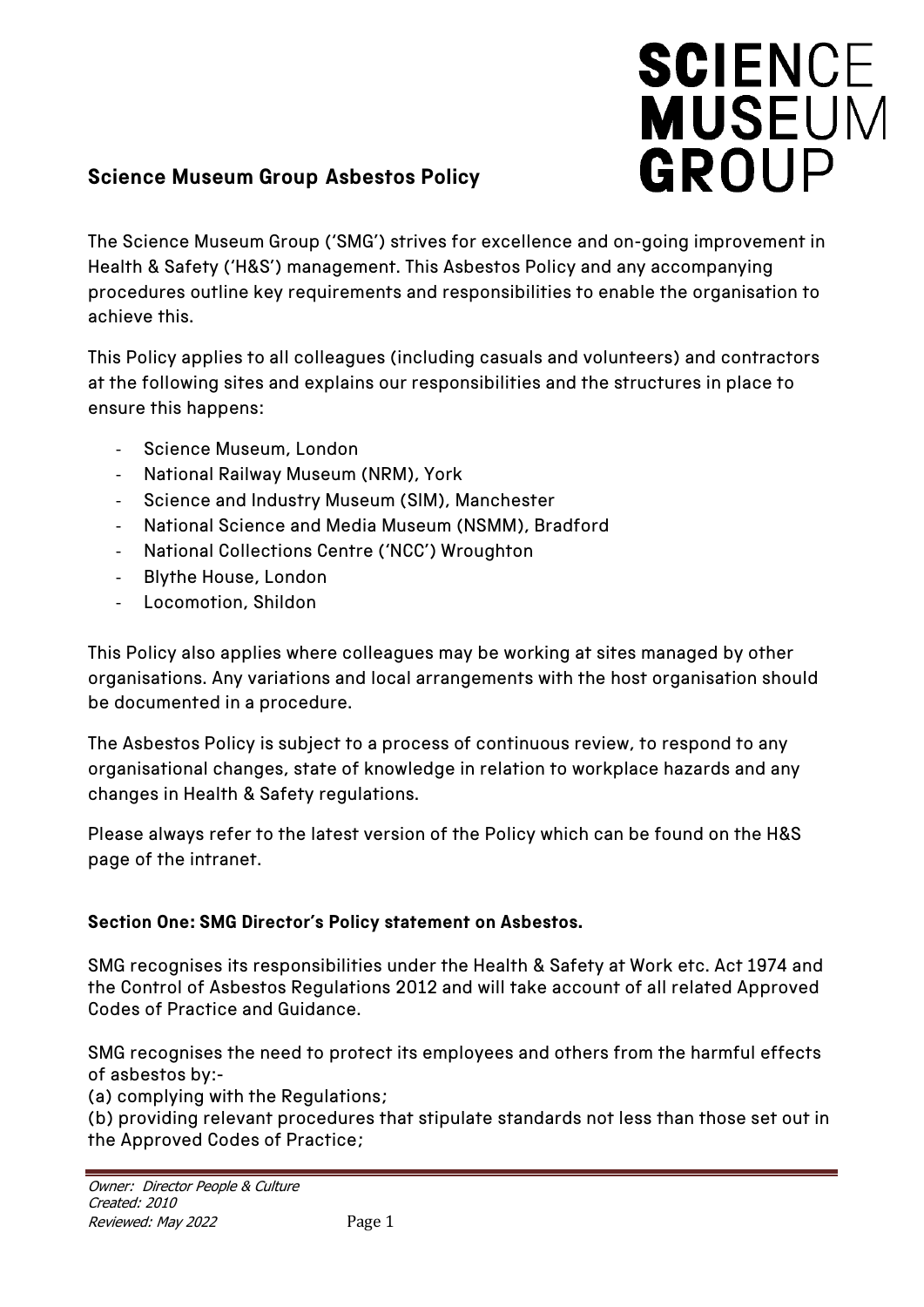(c) taking all reasonable steps to prevent its employees and others from breathing asbestos fibres; and

(d) providing appropriate training.

SMG acknowledges that the presence of asbestos containing materials (ACMs) does not in itself constitute a danger. However, it is hazardous when disturbed or damaged and must be treated accordingly.

### **Section Two: Introduction and scope of the policy**

It is assumed asbestos is present in all areas of SMG buildings, building services, showcases, historic objects, tools of trade and auxiliary materials unless a suitable risk assessment or investigation has been carried out to rule out the possibility that asbestos containing materials (ACM's) are present.

All SMG colleagues and contractors working for SMG must comply with the requirements of this Policy and relevant supporting control documents.

Colleagues and contractors not trained to work with asbestos are not expected to work with asbestos on Museum sites.

No Science Museum Group colleagues are authorised to undertake any notifiable nonlicensed work ('NNLW')

All colleagues whose normal duties may bring them into contact with existing ACM's will be trained in asbestos awareness.

Contractors must be made aware of ACM's which are or may be present in the SMG Estate and historic objects.

#### **Section Three: Organisational requirements**

#### **1- Director People & Culture**

The Director People & Culture has executive responsibility for the review and implementation of this policy.

#### **2- Estates Operations Director**

The Estates Operations Director will ensure that:

- Asbestos registers are held detailing asbestos risk in buildings, building services and showcases.
- Annual re-inspections are completed and remedial work prioritised and actioned as required.
- Upon notification of work affecting the building fabric or services, share the asbestos management register.
- Upon receipt of remedial work (via projects or estates remedial work) completed or new ACM's identified update the register.

#### 3- Masterplan Director

The Masterplan Director will ensure that: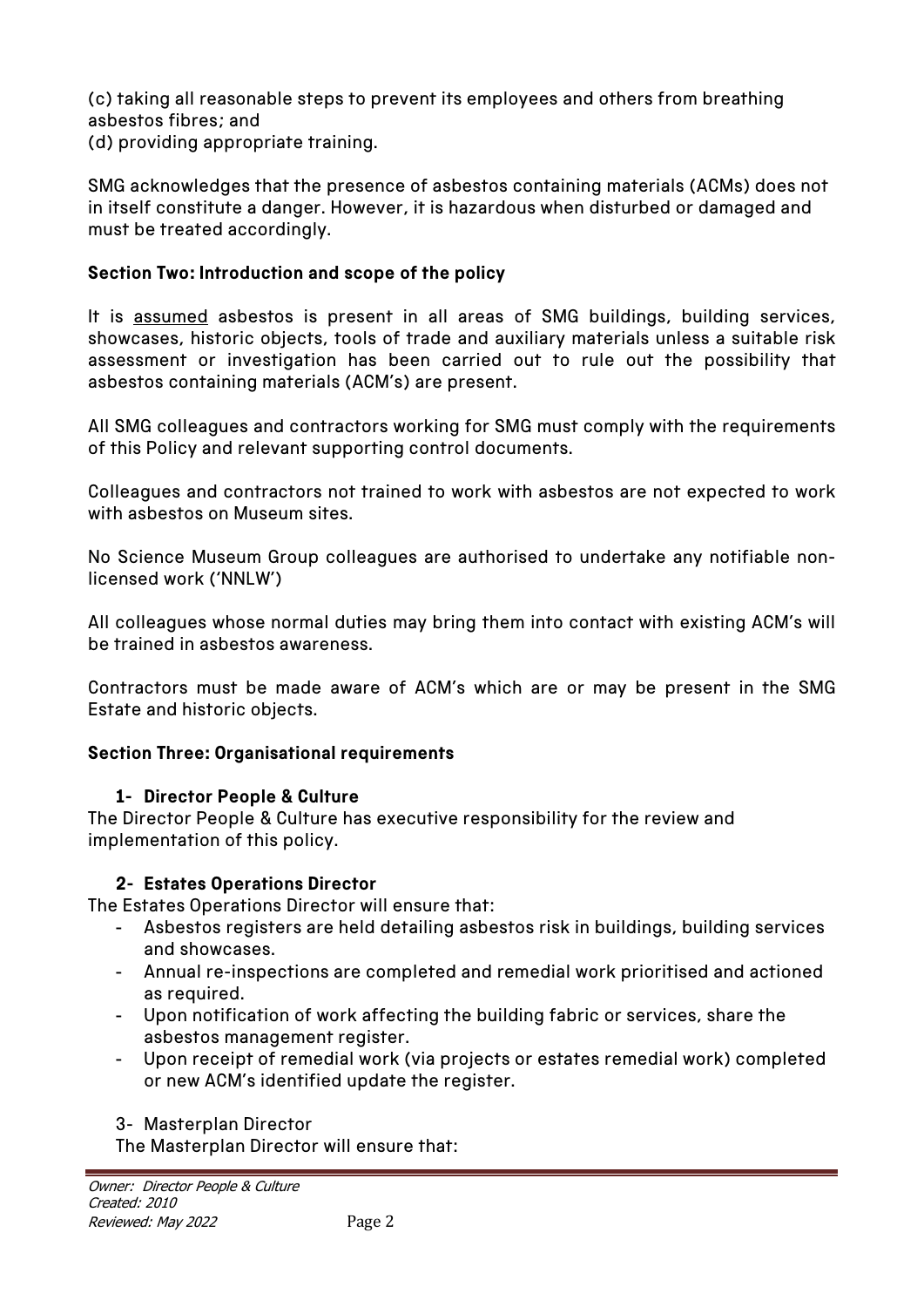- Project teams consults the asbestos building registers prior to starting any work on the building fabric or services.
- Project managers seek prior approval from Estates for any changes to the building fabric.
- That where required asbestos remediation work is completed before the start of any intrusive works by competent contractors.
- That any updated information relating to asbestos in the building fabric/services is shared with estates following completion of any work so that the master asbestos register can be updated.

## **4- The Associate Director of Collection Services will ensure that:**

- Asbestos Management Plans are completed to manage asbestos risk in all collection items and non-collection rail vehicles.
- Standard operating procedures have been developed for the management of asbestos within the collection
- Records are maintained detailing the location of any known asbestos.
- Procedures for the transfer of collection items containing asbestos, comprising acquisitions, loans and disposals is in place.

## **5- The Workshops and Tractions manager must ensure that:**

- The collections asbestos manager is contacted prior to any work involving collection items and non-collection rail vehicles
- Monitor any activities under their control

## **6- Contractor/project managers**

Contractor and project managers are responsible for any contractors under their control, and must manage their activities to ensure they are not exposing themselves or visitors to asbestos. In particular they will ensure:

- The estates asbestos manager is contacted prior to any intrusive work and the asbestos register for the site consulted.
- The collections asbestos manager is contacted prior to any work involving the collection, this includes accessing the collection.
- Our assumptive Policy is communicated to any contractors under their control.
- Competent contractors are used for any work that may disturb asbestos.
- Adequate monitoring/supervision of any contractors working under their control.

## **7- People and/or department managers**

All people and/or department managers must ensure their team are aware of this Asbestos Policy, in particular they must ensure that:

- All colleagues consult the relevant estates asbestos manager or collections asbestos manager prior to any work that may affect the building or the collection.
- Colleagues have attended asbestos training in line with SMG training requirements.
- Monitor any activities under their control
- Have a management plan and relevant procedures to manage asbestos risk in any machinery/equipment under their control.

## **8- Safety and Wellbeing team**